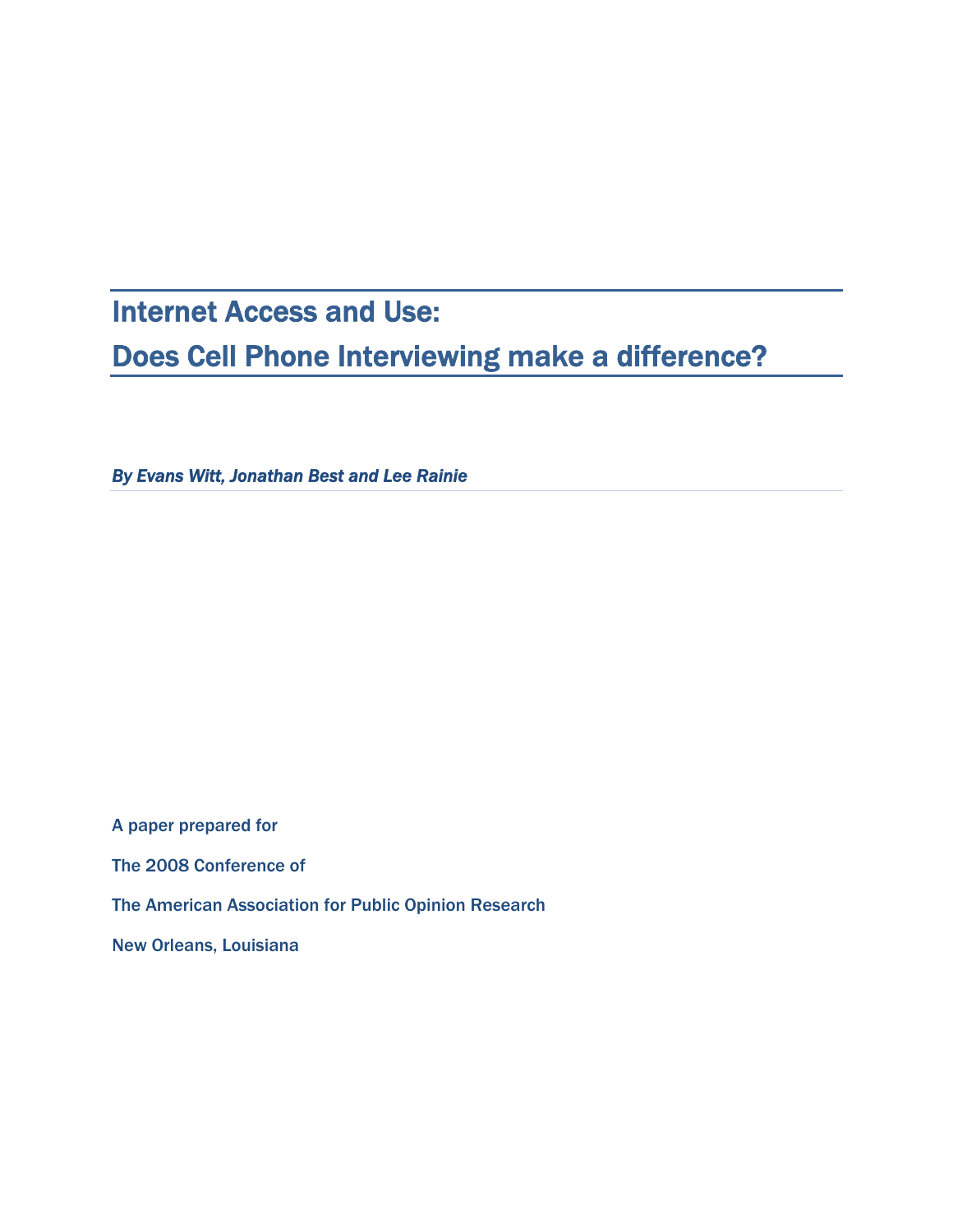## Introduction

In the past few years, the growing number of Americans living in households without landline telephones has challenged survey researchers to develop a variety of approaches to deal with this non-coverage issue. One approach is to add interviews over the cell phone to traditional random digit dial surveys of landline telephones.<sup>1</sup>

Adding cell phone interviews attempts to include people who cannot be interviewed via landlines, i.e. those without landline phones, particularly younger Americans. The major reason this is done is to seek as complete coverage of the population as possible. The secondary reason for these efforts (which can add substantially to the costs of surveys) is that those who are not covered may, in fact, differ from those reachable via landline on the key variables being studied. Findings from the National Health Interview Survey have provided a detailed look at the issue.<sup>2</sup> The contrary situation – where those who are interviewed via cell phone do not differ from those interviewed via landline on the key variables – would suggest that the added cost of cell phone interviews might not be necessary and the non-coverage issues could be addressed in other ways.

Both conducting these cell phone interviews and adding them to landline surveys pose a variety of operational, methodological and practical issues. These issues are important and unsolved problems remain.

Since most Americans have cell phones and most still have landline phones in their homes, there is major overlap between those one can be reached on a landline phone and on a cell phone. One approach to adding cell phone interviews has been to screen adult respondents reached via cell phone to those who have no landline phone at home, the so-called Cell Phone Only samples (CPO). Thus, in theory, the sampling frame for the CPO sample does not overlap with the sampling frame for the landline sample. Another approach is to interview all adults reached via cell phone, while still determining if they have a landline phone at home. Using this approach, some of the cell phone interviews are CPO and some are not.

The purpose of this paper is look at the implications of adding cell phone interviews to surveys in terms of the differences between the landline interviews and the cell phone interviews on a group of key parameters: Americans involvement with, use of and attitudes toward the internet. The major methodological questions raised by cell phone interviews are not addressed in this paper, for they are covered in other papers at the AAPOR conference in New Orleans in 2008. This paper's findings do raise one possible methodological complication that may need further exploration.

<sup>&</sup>lt;sup>1</sup> Evans Witt is CEO of Princeton Survey Research Associates International; Jonathan Best is Vice President, Senior Methodologist at PSRAI. Lee Rainie is the founding director of the Pew Internet & American Life project. The authors gratefully acknowledge the assistance of John Horrigan at PIAL; Julie Gasior and Jennifer Su at PSRAI; and Samantha Daugherty at Princeton Data Source. Any errors, omissions or misinterpretations are solely the fault of the authors.

<sup>2</sup> *Wireless Substitution: Estimates from the National Health Interview Survey, January-June 2007,* http://www.cdc.gov/nchs/nhis.htm.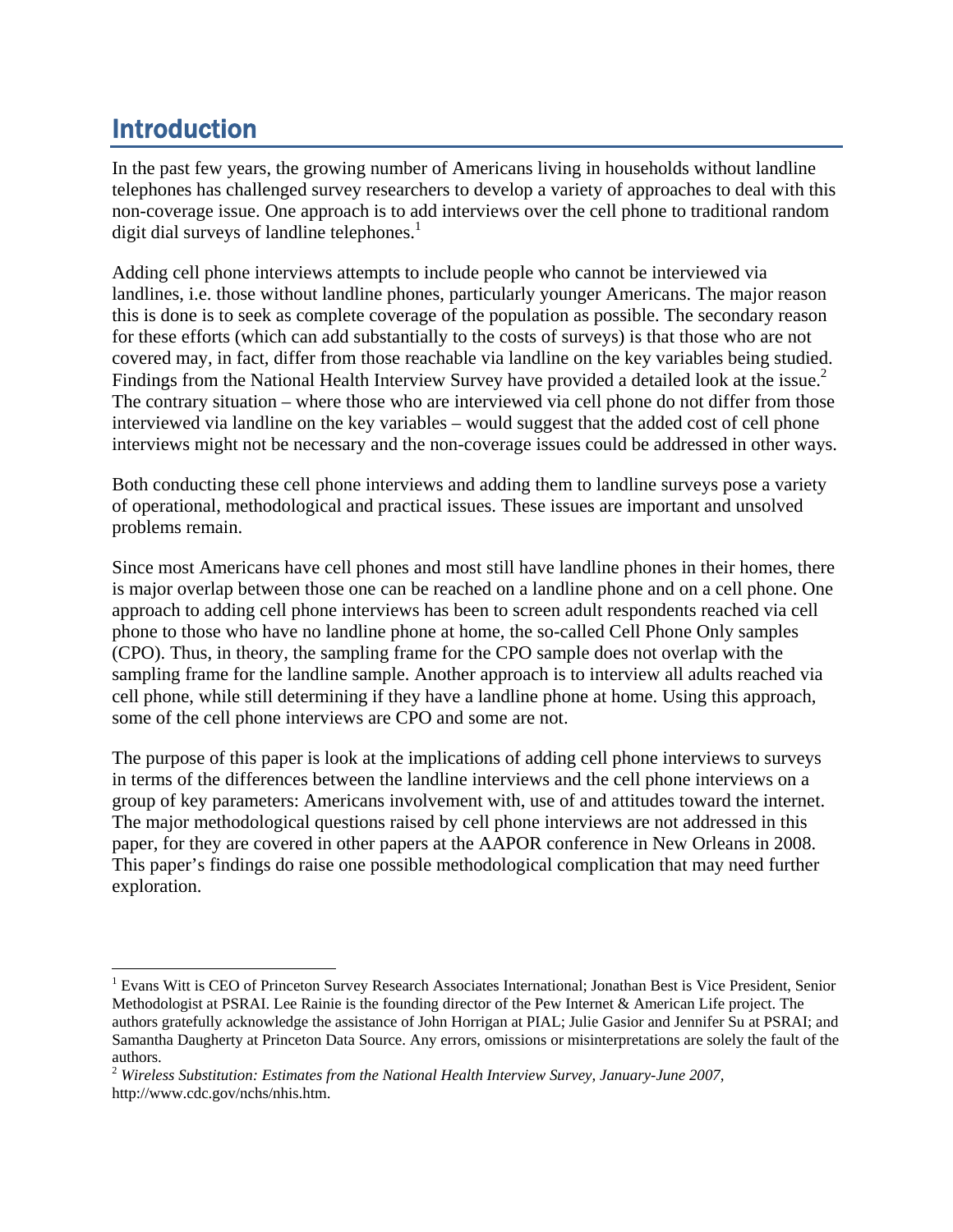#### The Survey

This paper is based on data collected for the 2007 Annual Gadgets survey for the Pew Internet & American Life project. PIAL has, for the past eight years studied in the growth and impact of the internet from the viewpoint of the average user. The project is now one of the main, trusted sources for information about the shape, depth and impact of the Internet on the nation's life. This survey was designed to inventory Americans' usage of the internet and ownership of various electronic devices that access the internet in one way or another. It is a complex survey, including a standard landline RDD sample, an RDD sample of cell phone users and a callback survey of those interviewed in the  $2006$  Gadget survey.<sup>3</sup>

The central reason for adding cell phone interviews to this survey is that others have shown that young people are more likely to not live in a household with a landline and to depend completely on their cell phone. Since the PIAL work has shown that young people are heavier users of the internet along many dimensions, a significant issue of non-coverage of young people could have implications for the project's overall estimates of internet use, activities and attitudes.

This report considers only the RDD samples of landline phones and the RDD sample of cell phones. A total of 1,554 interviews were completed with the landline sample. A total of 500 interviews were completed with the cell phone sample. In general for this report, the results of each sample are compared on a weighted basis, using the correct weight for each sample. Where the overall combined results of both the landline and cell phone results are mentioned, weighted numbers are also reported, using the weights appropriate to that combined sample.<sup>4</sup>

#### How the samples differ … or not

As expected, the cell phone population is considerably younger than the landline sample on average. The mean age of the cell phone sample was  $37$ ; it was 49 for the landline sample.<sup>5</sup> A total of 41% of the cell sample was age 18-30, compared with 22 % of the landline sample. In the landline sample, 21% were age 62 and up, compared with 6% for the cell interviews. In addition, the percentage of males in the cell phone sample was greater than in the landline sample:

- Cell phone: 54% male 46% female
- Landline: 48% male 52% female.

By income, there are few significant differences, although the landline interviews have a higher refusal rate on the income question than the cell phone interviews (19% v. 12%). By education, there were also significant differences between samples.

<sup>3</sup> A brief report on some of the data from the survey is *Mobile Access to Data and Information,* Pew Internet and

American Life project, *http://www.pewinternet.org/PPF/r/244/report\_display.asp.* 4 A brief methodological report is included in the above PIAL report. For the expanded methodological report, please contact the author.<br> $\frac{5}{5}$  The medians were  $35$  and

The medians were 35 and 49, respectively.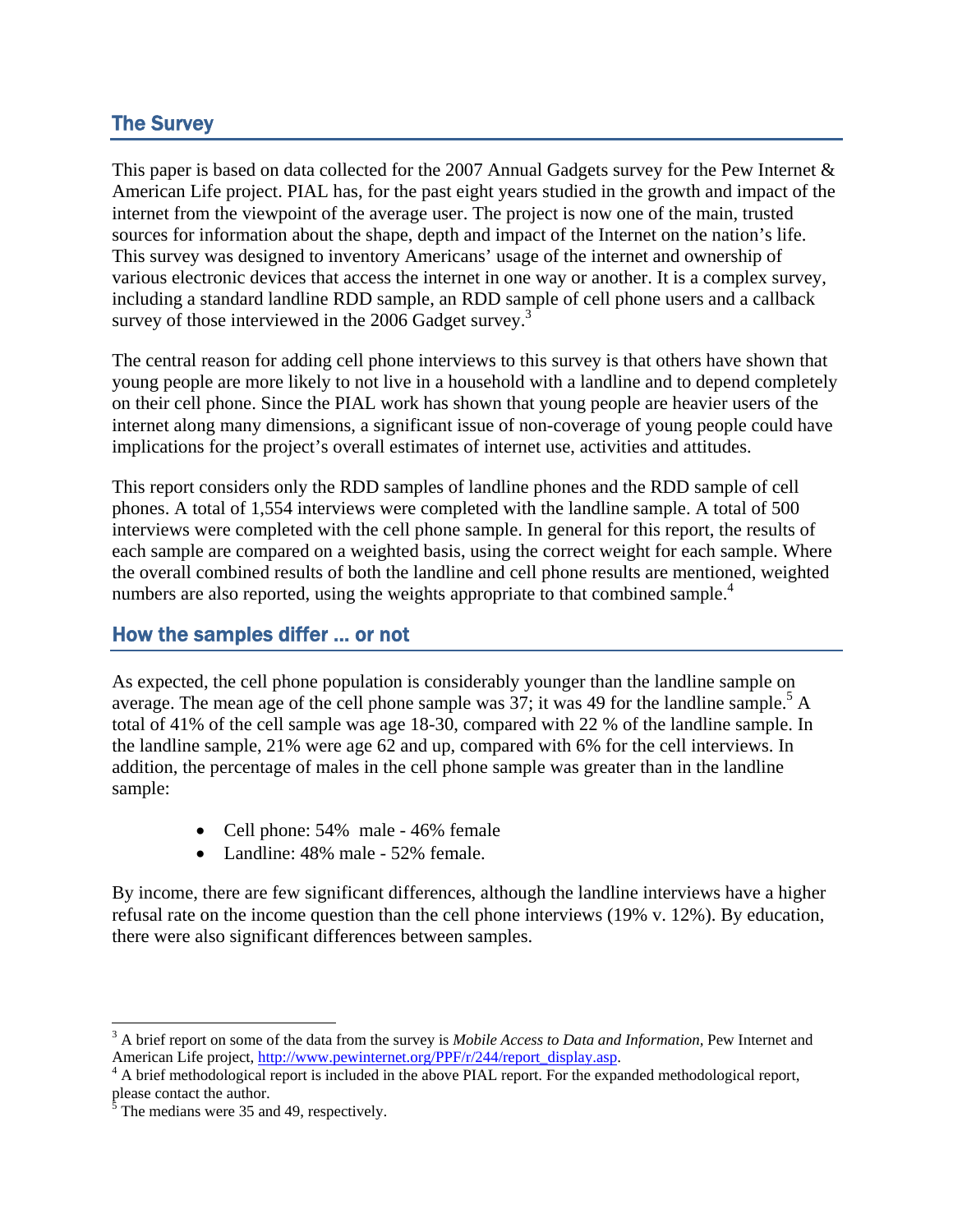| <b>Table 1: Demographics by sample type</b> |                                |                                  |
|---------------------------------------------|--------------------------------|----------------------------------|
|                                             | <b>Landline sample</b><br>$\%$ | <b>Cell Phone sample</b><br>$\%$ |
| Age                                         |                                |                                  |
| 18-30                                       | 22                             | 41                               |
| $31 - 62$                                   | 57                             | 53                               |
| $63$ -up                                    | 25                             | 6                                |
| <b>Income</b>                               |                                |                                  |
| Less than $$50,000$                         | 46                             | 51                               |
| $$50,000$ -up                               | 35                             | 37                               |
| Don't Know/Refused                          | 19                             | 12                               |
| <b>Education</b>                            |                                |                                  |
| No college                                  | 48                             | 47                               |
| At least some college                       | 51                             | 53                               |
| <b>Race/Ethnicity</b>                       |                                |                                  |
| White                                       | 71                             | 65                               |
| African-American <sup>6</sup>               | 11                             | 11                               |
| Hispanic                                    | 10                             | 15                               |

The differences in current education level do mask another difference: respondents in the cell phone sample were more likely to report being students, both full-time and part-time (24% cellphone v.  $13\%$  landline)<sup>7</sup>.

And surprisingly, both samples includes the same percentage of those who say they have a child age 18 years or younger at home – 33% in each.

One possible concern about these two different samples is that though they look somewhat similar on some demographic measures, these similarities might mask substantial differences in what they do every day. This research does not provide a definitive answer to that question. $8$ However, there are several indicators that suggest the samples are similar in daily behavior. For instance, the respondents from each sample report similar patterns of frequency in watching television and in listening to music or radio shows. They report similar frequencies of taking digital photos and making videos. These are all gadget-related activities (unsurprising, given the topic of the survey), but the lack of differences between the samples provides some additional evidence that the samples are not wildly different.

 6 Non-Hispanic African-Americans

 $<sup>7</sup>$  These results come from a series of follow-on questions to the standard employment question.</sup>

<sup>&</sup>lt;sup>8</sup> Or the definitive answer on any question, for that matter.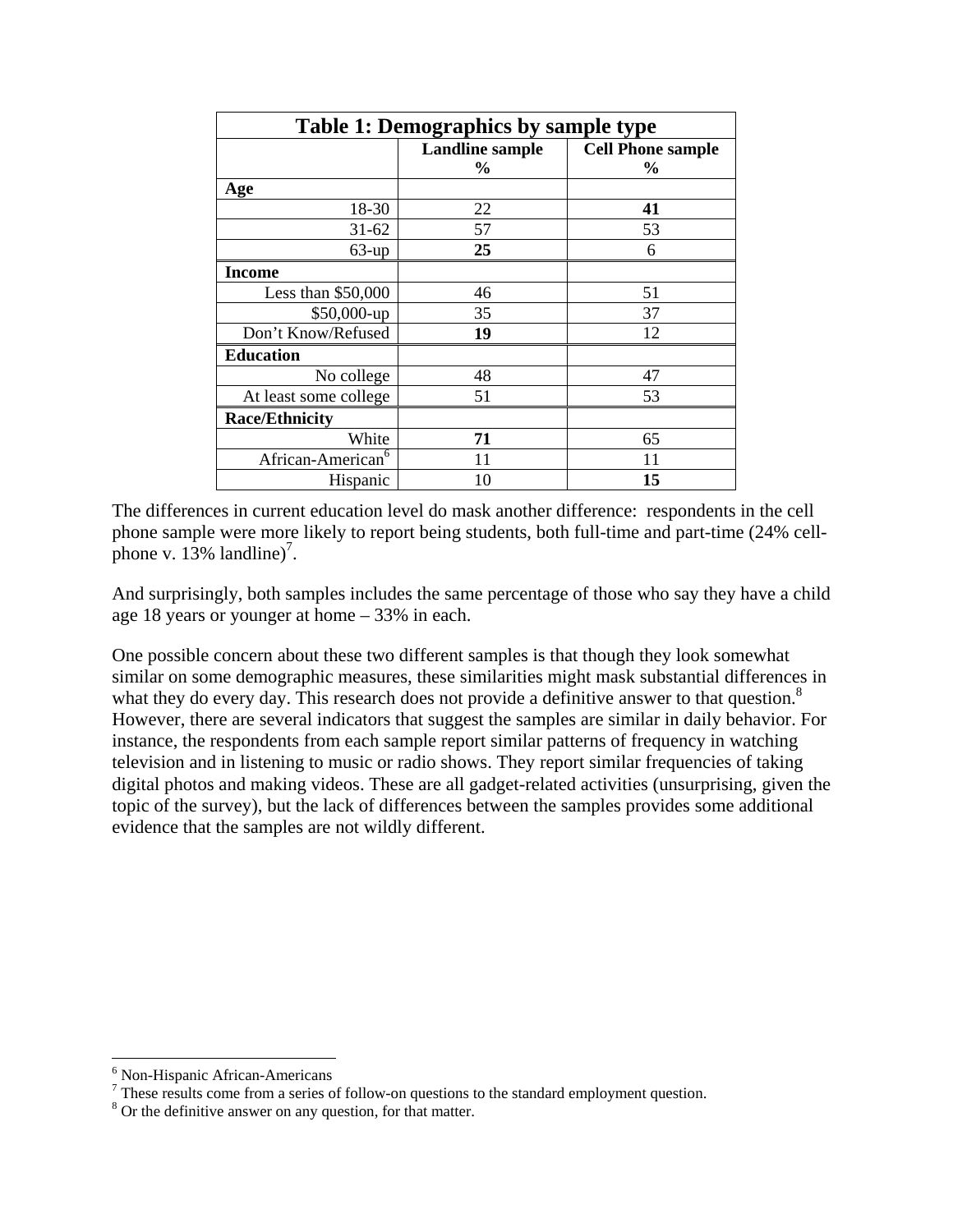#### The Central Question

In a relatively short time, the internet has moved from a technological curiosity to a central place in daily American life. Three-quarters of Americans (75%) now have access to the internet, either at home or at work.<sup>9</sup> Factors most closely related to internet access are age, income and education. The interrelationship of the factors is complex: young people, whatever their income, are much more likely to have internet access than older Americans. Ninety-two percent of those age 18-30 (Gen Y or Millennials) have internet access, compared with 42% of those age 62 and older (the Matures). Income and education also relate to higher levels of internet access, if less strongly than age.

Cell phone use follows a somewhat similar pattern to internet use in terms of age, with nearly nine in 10 of those age 18-30 (88%) having a cell phone, compared with just over half of those age 65 and older (54%). Cell phone use also increases with income and with educational levels. There is major overlap between cell phone ownership and internet access: 85% of the internet users have cell phones, compared with only 45% of those who do not use the internet.

#### The results: Basic internet use

Given the importance of age in both internet use and cell phone use, the key hypothesis is simple: those interviewed via cell phone are different, in terms of their internet use, behavior and attitudes, from those who are interviewed via landlines. And the expectation is that those interviewed via cell phone will be more intensive users of the internet.

At least initially, the topline results turned out as expected. Those in the cell phone sample were more likely to report use of the internet than those in the landline sample (86% v. 76%) and more likely to report the use of a computer  $(86\% \text{ v. } 76\%)$ .<sup>10</sup> The differences in internet use are almost entirely a result of the demographic differences between the samples, principally age.

| Table 2: Internet use by sample by demographics |                        |                          |  |
|-------------------------------------------------|------------------------|--------------------------|--|
|                                                 | <b>Landline sample</b> | <b>Cell Phone sample</b> |  |
|                                                 | $\frac{6}{9}$          | $\frac{0}{0}$            |  |
| Age                                             |                        |                          |  |
| 18-30                                           | 92                     | 92                       |  |
| $31 - 62$                                       | 81                     | 84                       |  |
| $63$ -up                                        | 46                     | 57                       |  |
| <b>Income</b>                                   |                        |                          |  |
| Less than $$50,000$                             | 67                     | 81                       |  |
| \$50,000-up                                     | 92                     | 94                       |  |
| <b>Education</b>                                |                        |                          |  |
| No college                                      | 61                     | 76                       |  |
| At least some college                           | 90                     | 95                       |  |

<sup>&</sup>lt;sup>9</sup> 75% of the adults in the PIAL survey analyzed in this report access the internet. This is individuals, not households.

 $10$  While there is a high correlation between internet use and computer use, there are some differences.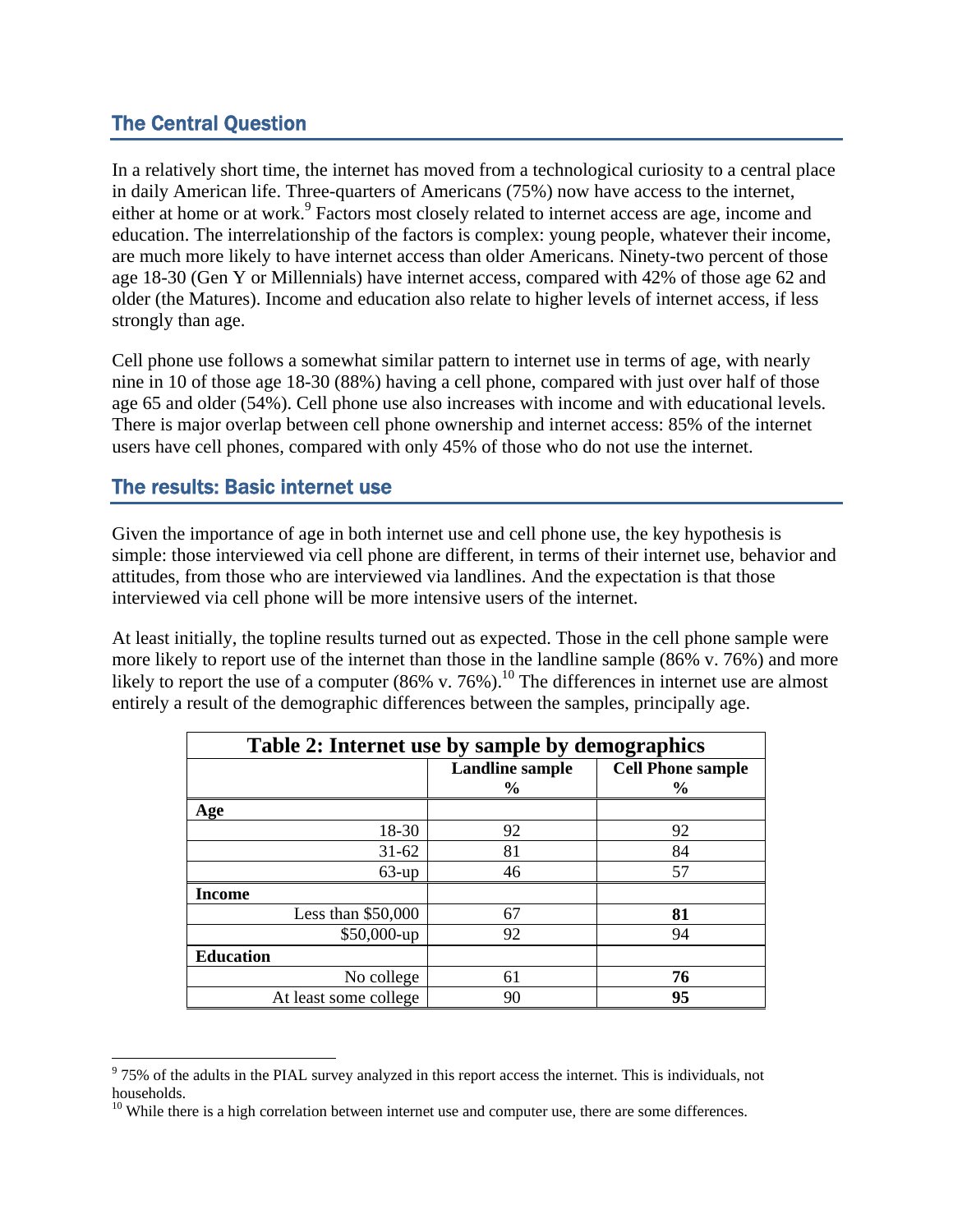| Table 2: Internet use by sample by demographics                                                 |                                         |                                            |
|-------------------------------------------------------------------------------------------------|-----------------------------------------|--------------------------------------------|
|                                                                                                 | <b>Landline</b> sample<br>$\frac{0}{0}$ | <b>Cell Phone sample</b><br>$\frac{6}{10}$ |
| <b>Race/Ethnicity</b>                                                                           |                                         |                                            |
| White                                                                                           | 73                                      | 88                                         |
| African-American <sup>11</sup>                                                                  | 50                                      | 73                                         |
| Hispanic                                                                                        | 78                                      | 81                                         |
| Note: Boldface percentages are significantly different from the other columns at the 95%        |                                         |                                            |
| confidence level. If all percentages in a row are in the regular font, there are no significant |                                         |                                            |
| differences.                                                                                    |                                         |                                            |

The first interesting point is that there are no significant differences between the samples within each age level. All the differences are *between* the age levels. Thus, a major force in the differing levels of internet use in the two samples is the different age profiles of the samples. (Unless the numbers are in bold face, there are no significant differences between the columns.) The differences by income group and educational level are generally significant, but further analysis suggests that these differences arise principally from the age differentials between the samples. The differences among the racial and ethnic groups also arise primarily from the differing age profiles of the samples and of the groups themselves.

On other indicators of internet use, there are fewer differences between the samples. For example, there are no differences between the samples in whether the users went online *yesterday* (73% of both groups did so). This is a key indicator of intensity of internet use that PIAL has used for many years. Nor are there any significant differences in how long members of each sample have been using the internet.

The frequency of internet use at home and at work also do not exhibit differences. Those in the cell phone sample are more likely to say they have used the internet or email some place other than home and work: 30% of the cell sample have done so in the last week, versus 18% of the landline group.

One area with some differences is how the internet is accessed from home. Those with landline sample are more likely to report still having dial-up access at home (19% v. 14%). Thus, those with landline access are less likely to report high-speed access at home (77% v. 81%). The major difference is that 16% of the cell sample say they have wireless high-speed internet access at home, versus 8% of the landline sample.

#### The results: online behavior and activities

If those interviewed on the cell phone are more likely to use the internet, do they behave differently in significant ways when they are online? The important distinction here is that the base for the analysis is no longer all adults: now the base for results is the adults in each sample who have internet access. This base of internet users does display demographic differences between the samples, but the gaps are somewhat smaller than when looking at all adults. For example, the mean age of the internet users from the landline sample is 44 years, versus 36 years for the cell phone sample.

<sup>&</sup>lt;sup>11</sup> Non-Hispanic African-Americans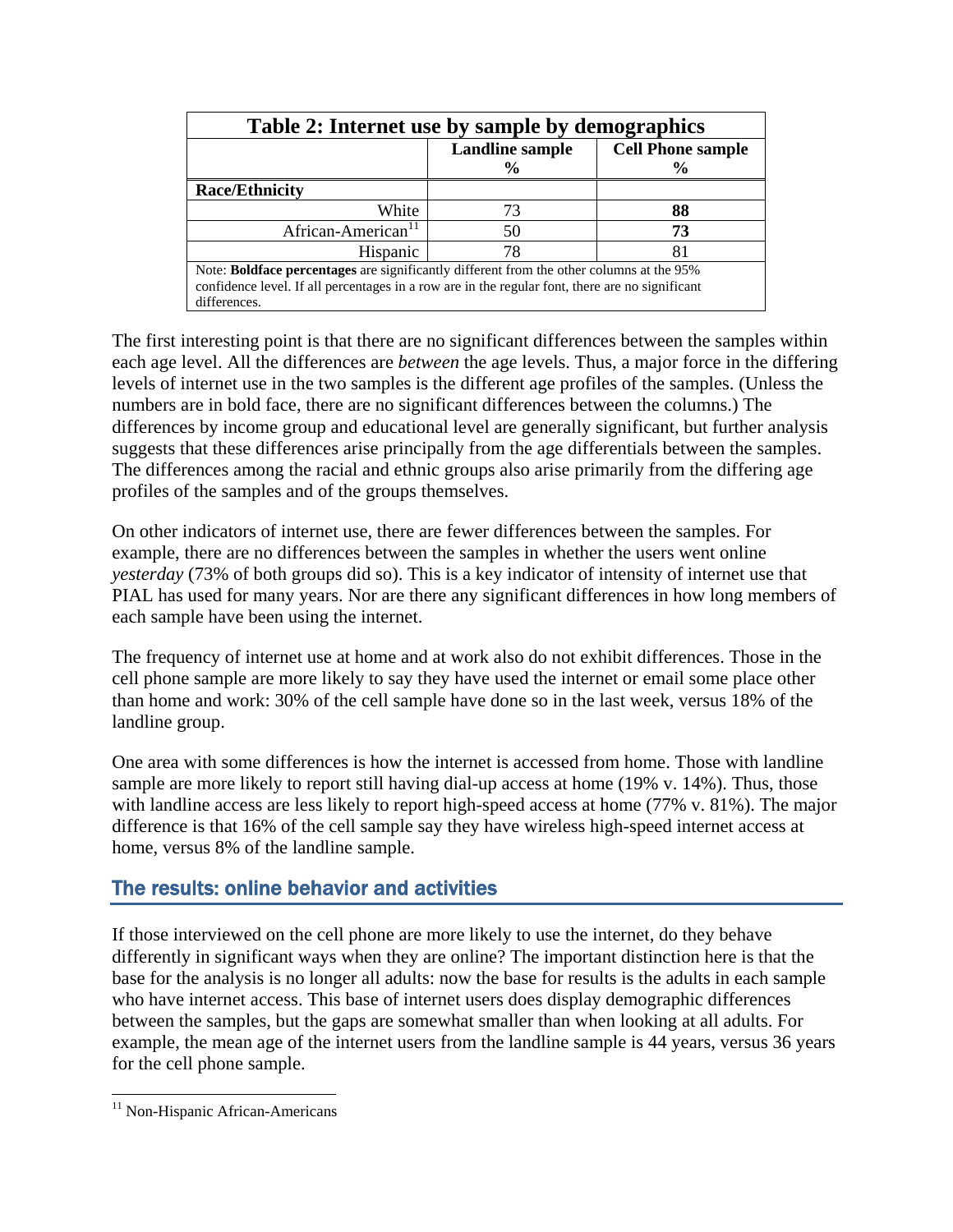Over the past eight years, the Pew Internet Project has used a series of questions covering various types of internet activities, from sending email and checking the sports scores to buying books online and downloading podcasts. This *Web Activities* series of questions provides a consistent reading on online behavior over time, often with results that include whether the behavior occurred yesterday. In this survey, two of the activities show no differences by sample type: sending and receiving email and seeking health and medical information online.

| <b>Table 3: Internet activities by sample</b> |                        |                          |
|-----------------------------------------------|------------------------|--------------------------|
|                                               | <b>Landline sample</b> | <b>Cell Phone sample</b> |
|                                               | $\frac{0}{0}$          | $\frac{0}{0}$            |
| Send/receive email                            |                        |                          |
| Ever                                          | 92                     | 92                       |
| Yesterday                                     | 61                     | 61                       |
| <b>Seek health information</b>                |                        |                          |
| online                                        |                        |                          |
| Ever                                          | 75                     | 78                       |
| Yesterday                                     | 10                     | 11                       |
| <b>Get news online</b>                        |                        |                          |
| Ever                                          | 70                     | 76                       |
| Yesterday                                     | 38                     | 35                       |
| Get political/campaign                        |                        |                          |
| news online                                   |                        |                          |
| Ever                                          | 47                     | 48                       |
| Yesterday                                     | 16                     | 18                       |
| Buy a product online                          |                        |                          |
| Ever                                          | 69                     | 78                       |
| Yesterday                                     | 8                      | 8                        |
| <b>Download music</b>                         |                        |                          |
| Ever                                          | 35                     | 52                       |
| Yesterday                                     | 6                      | 9                        |
| <b>Download video</b>                         |                        |                          |
| Ever                                          | 25                     | 36                       |
| Yesterday                                     | 4                      | $\overline{7}$           |
| Watch video at                                |                        |                          |
| <b>YouTube/ GoogleVideo</b>                   |                        |                          |
| Ever                                          | 45                     | 63                       |
| Yesterday                                     | 14                     | 21                       |

But several activities do show significant differences: for example, those in the cell sample are more likely to get news online (76%) than those internet users from the landline sample (70%). For other online activities, more internet behavior is reported and it is sometimes more intense. For example, nearly two-thirds of the cell sample (63%) say they watch video online at a site like YouTube or GoogleVideo, versus 45% of the landline sample. And fully one in five of the cell sample (21%) say they did this yesterday, compared with one in seven of the landline sample (14%). For all these activities, the younger skew of the cell sample is the largest factor responsible for the differences in behavior.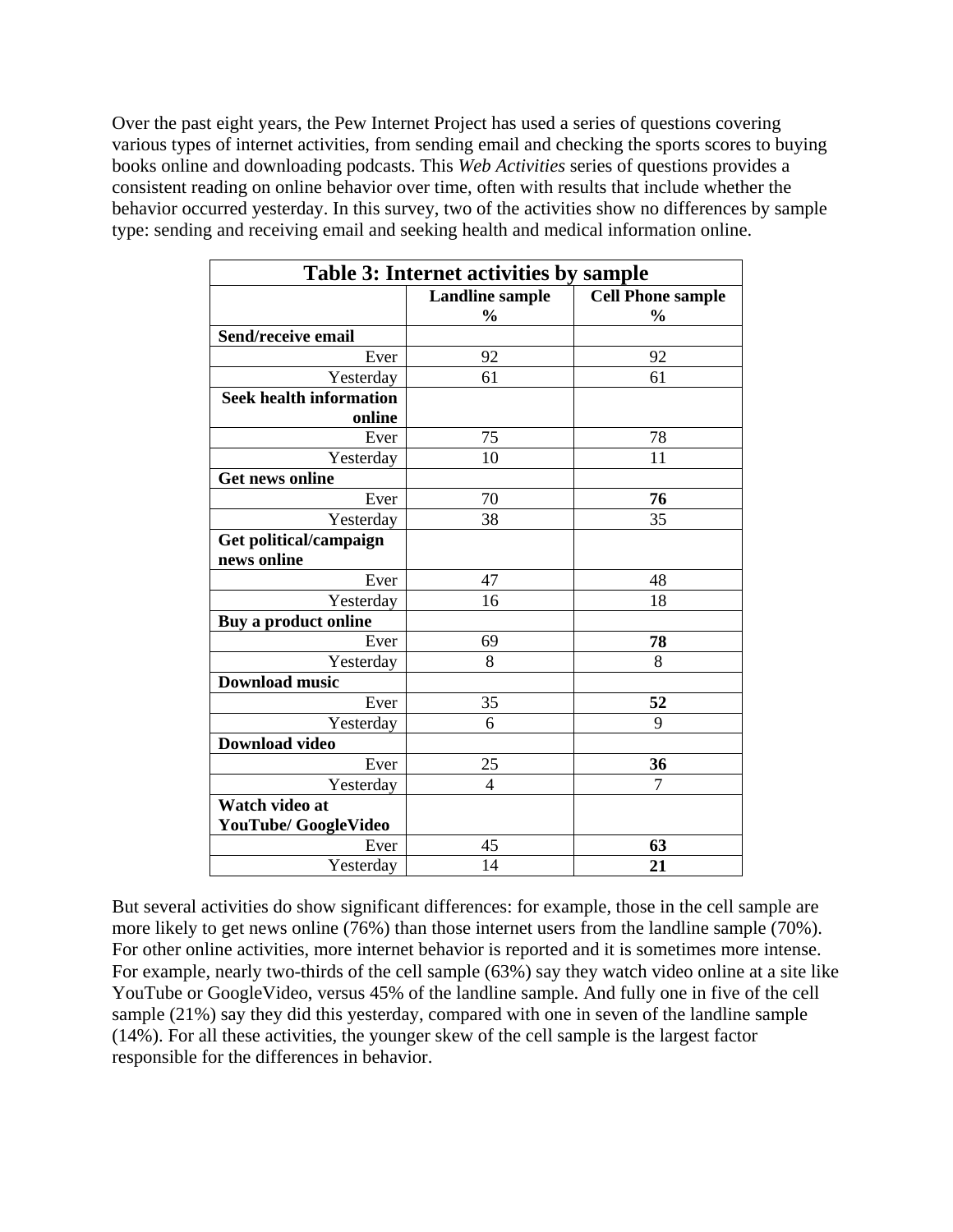Social networking sites such as MySpace and Facebook have exploded in popularity, for many reasons, and much of that growth has come among younger Americans. This is reflected in this survey and in differences between the sample types. Only 30% of those interviewed on landline say they have an online profile on one of these sites, while 44% of those interviewed via cell phone report putting up such a profile. That difference is driven substantially by the difference between the samples among the younger users, age 18-30: 75% of the cell phone sample in this age group have a profile, compared with 62% of the land line sample.

#### The results: More likely to create online

An area of explosive growth online is the ability to create content and put it online, whether a blog, a webpage, a video or a mash-up of one's own data and a Google map. From earlier PIAL work, we know that these activities are generally low incidence and that those who create and post content skew toward younger internet users. For this survey, these patterns are evident and, generally, one finds somewhat greater activity reported from those in the cell phone sample. Given the low incidences of these behaviors, finding statistically significant differences is somewhat less common, although the differences that are found are in the expected directions.

For example, 18% of the cell phone sample report creating or working on one's own blog, while only 11% of the land sample does the same. This significant difference appears to be largely the result of the young people in cell phone sample: 30% of those age 18-30 in cell phone sample has a blog versus 20% of the same age group in the landline sample. This difference is not statistically significant, but it is what is expected.

Likewise, *sharing something online that you created yourself, such as your own artwork, photos stories or videos* is reported by 29% of those in the cell phone sample and only 19% in the landline sample. Again, among those age 18-30, 42% of the cell phone have done this, compared with 29% of the landline sample. This difference is significant at the 90% level.

But there are creative online activities where the sample does not seem to make a difference. For example, creating your own web page is reported by 15% of the cell phone sample and 14% of the landline sample. Likewise, creating or editing a webpage for someone else is cited by 13% of the landline sample and 15% of the cell phone sample. And there are no significant differences by sample type in sharing your digital photos through email (70% landline, 71% cell phone) or posting your photos online (33% landline, 37% cell phone).

In contrast, there are significant differences between samples in sharing your own videos on DVD (44% landline, 58% cell phone) or via email (17% landline, 41% cell phone).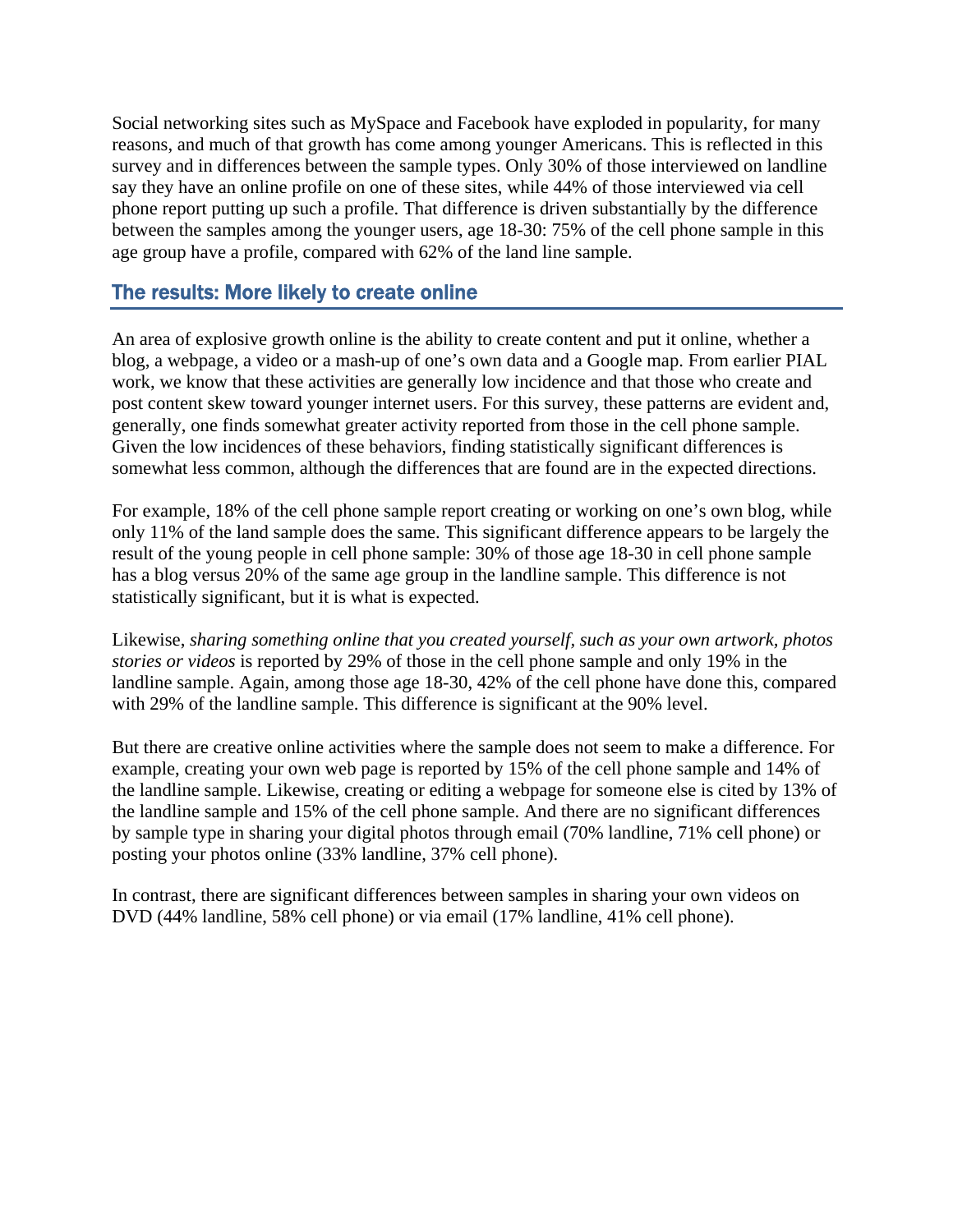#### The Results: Attitudes

The Pew Internet project has probed attitudes toward the internet and technology in a variety of ways over the years. In this survey, two of the questions illuminate some differences and some similarities.

First, there is no difference between the samples in terms of respondents' feeling *overloaded with information these days, considering all the TV news shows, magazines, newspaper and internet.* One quarter of the landline survey (25%) feel that way and 21% of the cell phone sample do so.

But technology is viewed more positively by those in the cell phone sample. Fully 57% of the cell phone sample say computers and technology give people more control over their lives, compared with 46% of those in the landline sample. And it is a difference driven by the sample, not age: those in every age group in the cell phone sample are more likely to credit technology with giving them more control, compared to those in the landline sample.

| Table 4: Value of technology by sample, age |                        |                          |  |
|---------------------------------------------|------------------------|--------------------------|--|
|                                             | <b>Landline sample</b> | <b>Cell Phone sample</b> |  |
|                                             | $\frac{6}{9}$          | $\frac{0}{0}$            |  |
| Technology gives people                     |                        |                          |  |
| More control over their lives               | 46                     | 57                       |  |
| Less control over their lives               | 17                     | 12                       |  |
| Makes no difference                         | 30                     | 28                       |  |
| <b>More Control by age</b>                  |                        |                          |  |
| 18-30                                       | 43                     | 55                       |  |
| $31-62$                                     | 53                     | 60                       |  |
| $63$ -up                                    | 34                     | 40                       |  |

#### The Results: Those age 18-30

It should be clear from the discussion thus far that the samples of young adults (those age 18-30) interviewed via landline and via cell phone do differ on a number of dimensions, both demographically and in terms of behavior online.

The differences by demographics in this age group are interesting and significant in terms of reaching populations who are under-represented in standard landline RDD surveys. But the most telling differences come in two other categories. First, the cell phone interviewees are much more likely to be students, either full-time or part-time, than those interviewed by landline (49%- 38%). Second, those interviewed by landline are much more likely to have a child under 18 living at home with them, compared with those who are interviewed by cell (43%-25%).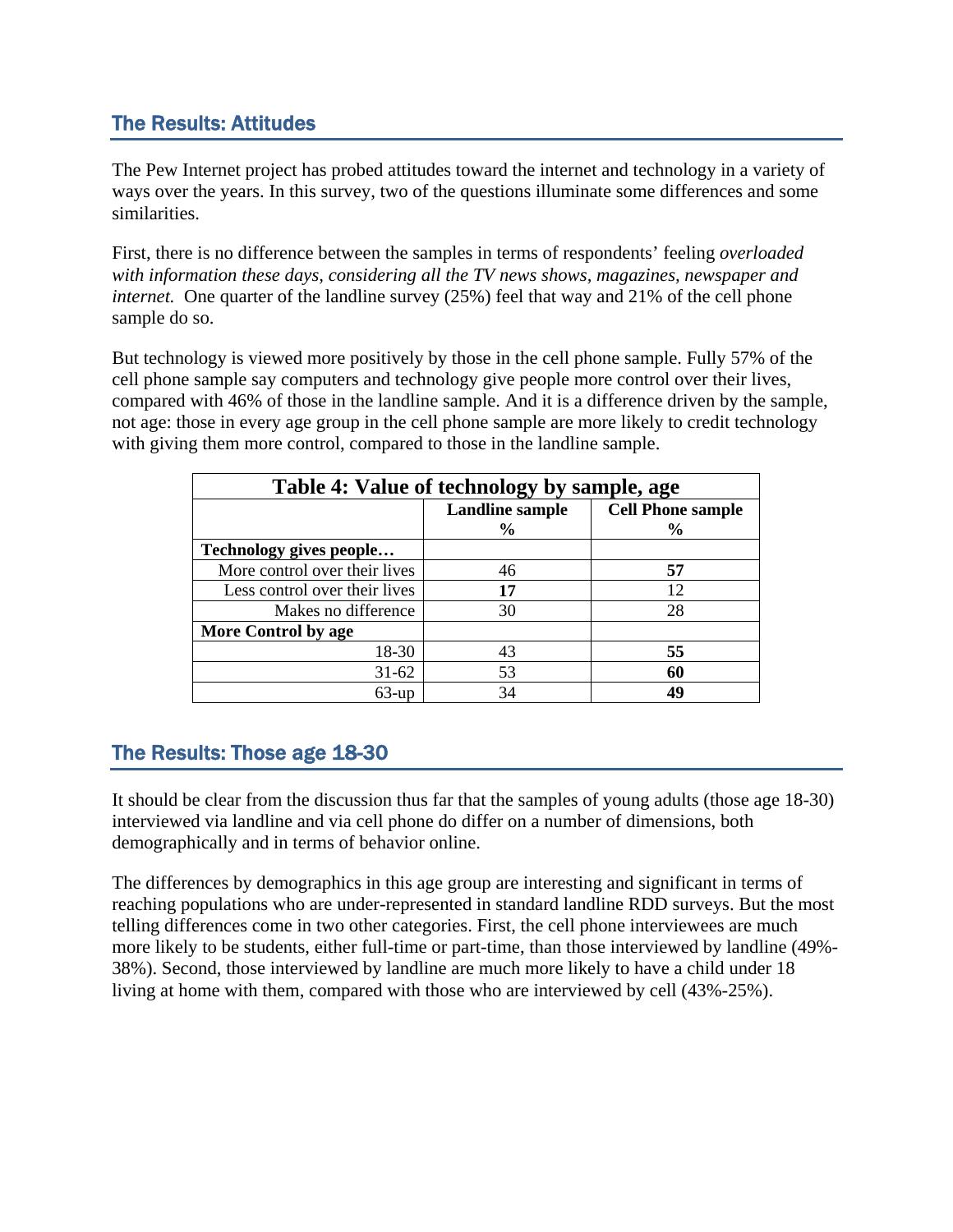| Table 5: 18-30 Demographics by sample type |                        |                          |  |
|--------------------------------------------|------------------------|--------------------------|--|
|                                            | <b>Landline sample</b> | <b>Cell Phone sample</b> |  |
|                                            | $\frac{0}{0}$          | $\frac{0}{0}$            |  |
| Gender                                     |                        |                          |  |
| Male                                       | 54                     | 51                       |  |
| Female                                     | 46                     | 49                       |  |
| <b>Income</b>                              |                        |                          |  |
| Less than $$50,000$                        | 57                     | 60                       |  |
| $$50,000$ -up                              | 29                     | 32                       |  |
| Don't Know/Refused                         | 14                     | 7                        |  |
| <b>Education</b>                           |                        |                          |  |
| No college                                 | 48                     | 46                       |  |
| At least some college                      | 53                     | 54                       |  |
| Race/Ethnicity                             |                        |                          |  |
| White                                      | 57                     | 60                       |  |
| African-American <sup>12</sup>             | 18                     | 9                        |  |
| Hispanic                                   | 16                     | 22                       |  |
| <b>Student</b>                             |                        |                          |  |
| Yes                                        | 38                     | 49                       |  |
| No                                         | 62                     | 51                       |  |
| Parent of child under 18                   |                        |                          |  |
| Yes                                        | 43                     | 25                       |  |
| No                                         | 57                     | 75                       |  |

In terms of internet access, as we have already seen, there is no difference between the samples: 92% of each sample in this age group are internet users. In terms of what they do online, these young adult internet users do vary substantially by sample, a reflection, at least in part of where exactly they are in their life's journey at this young age.

Table 6 is a shortened version of Table 3 and limited only to those age 18-30. There is no difference between the samples in this age range in their use of email, but for most of the other behaviors, the cell sample is more active online.

| Table 6: Internet activities by sample, age 18-30 |                        |                          |  |
|---------------------------------------------------|------------------------|--------------------------|--|
|                                                   | <b>Landline sample</b> | <b>Cell Phone sample</b> |  |
|                                                   | $\frac{6}{10}$         | $\frac{0}{0}$            |  |
| Send/receive email                                |                        |                          |  |
| Ever                                              | 89                     | 93                       |  |
| <b>Get news online</b>                            |                        |                          |  |
| Ever                                              | 67                     | 83                       |  |
| Get political/campaign news                       |                        |                          |  |
| online                                            |                        |                          |  |
| Ever                                              | 45                     | 45                       |  |
| Buy a product online                              |                        |                          |  |
| Ever                                              | 64                     | 82                       |  |

<sup>&</sup>lt;sup>12</sup> Non-Hispanic African-Americans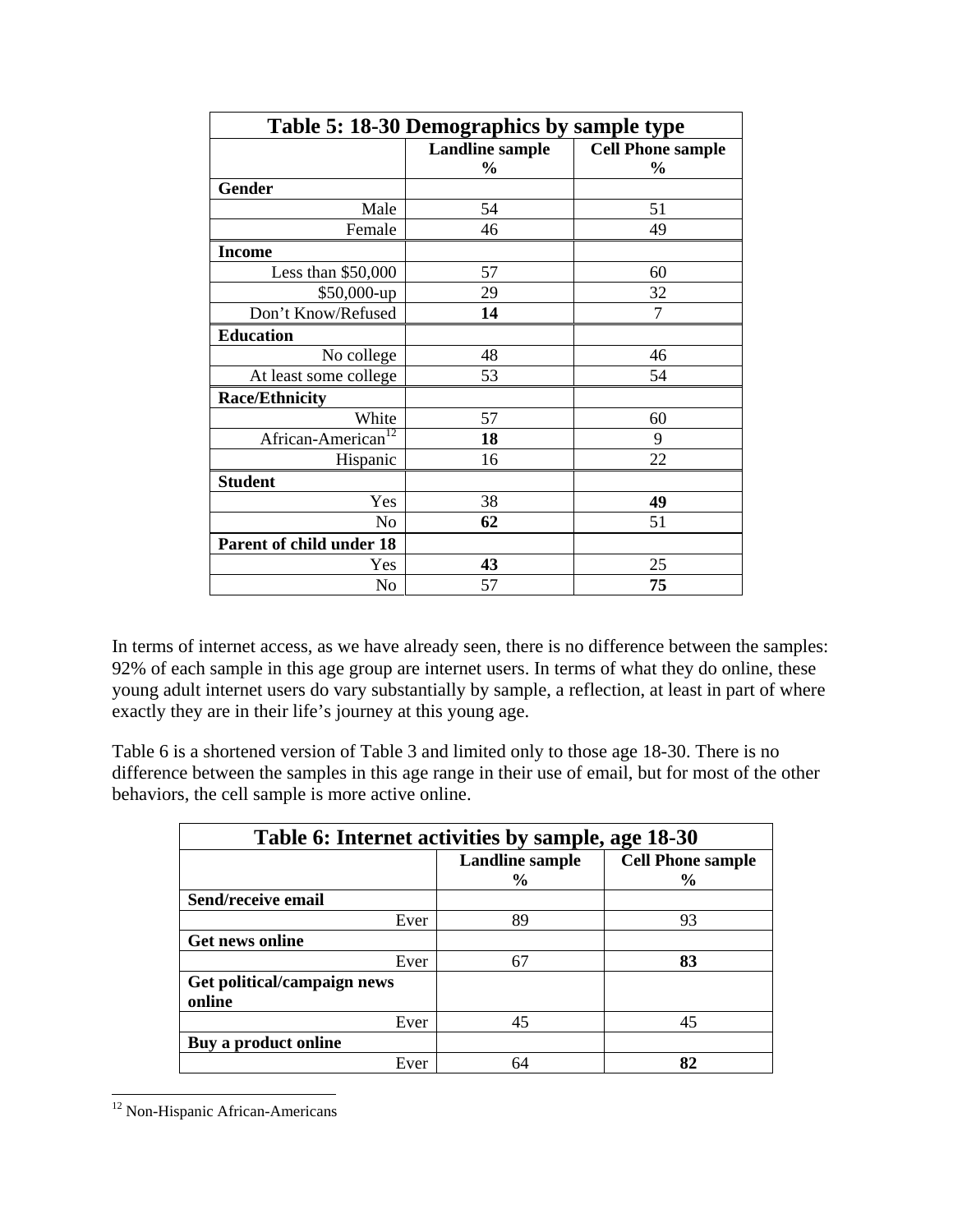| Table 6: Internet activities by sample, age 18-30 |                        |                          |  |
|---------------------------------------------------|------------------------|--------------------------|--|
|                                                   | <b>Landline sample</b> | <b>Cell Phone sample</b> |  |
|                                                   | $\frac{0}{0}$          | $\frac{6}{9}$            |  |
| Download music                                    |                        |                          |  |
| Ever                                              | 51                     | 66                       |  |
| <b>Download video</b>                             |                        |                          |  |
| Ever                                              | 35                     | 48                       |  |
| Watch video at YouTube/                           |                        |                          |  |
| GoogleVideo                                       |                        |                          |  |
| Ever                                              | 61                     | 80                       |  |
| Yesterday                                         | 22                     | 36                       |  |

Earlier, it was noted that in the total survey, all internet users in the cell sample are more likely to get news online (76%) than those internet users from the landline sample (70%). To some, this might be surprising, since younger Americans are well-known for their lack of interest in picking up a daily newspaper for the day's news. But the flip side of this behavior about young people is that they do seek out news…only they do it online. And this is particularly true for those interviewed on their cell phones. Overall, 74% of those age 18-30 in this survey say they read news online. In this survey, that percentage is 83% for the cell sample and 67% for the landline sample. This difference may well explain why this youngest group of internet users has seemed to have a lower news consumption rate than those just older (age 31-42): the youngest people who seek news online can best be reached by cell phone.

And this contrasts to the use of the internet for political or campaign news: there is no difference by sample. This may be a reflection of the intervening factor that political interest plays in this online behavior.

#### The Results: A possible methodological challenge

Interviewing all adults available by cell phone is more efficient than interviewing only those who have no landline phone at home, simply because the screening of cell phone respondents then includes only age, not age plus phone availability. The objection to interviewing all adults available via cell phone is that some of those adults are now reachable two different ways, via landline and via cell phone. As mentioned above, these thorny methodological issues are addressed elsewhere.

For this survey, the cell phone interviews divided, with 52% saying they have no landline phone at home and  $48\%$  of the cell phone respondents saying they do have a landline phone at home.<sup>13</sup>

The possible methodological challenge that could be suggested by this data is that *having* a landline phone may no longer mean *using* a landline phone.

<sup>&</sup>lt;sup>13</sup> This paper does not address the differences between CPO and non-CPO interviews. Again, other analyses are taking on that task.